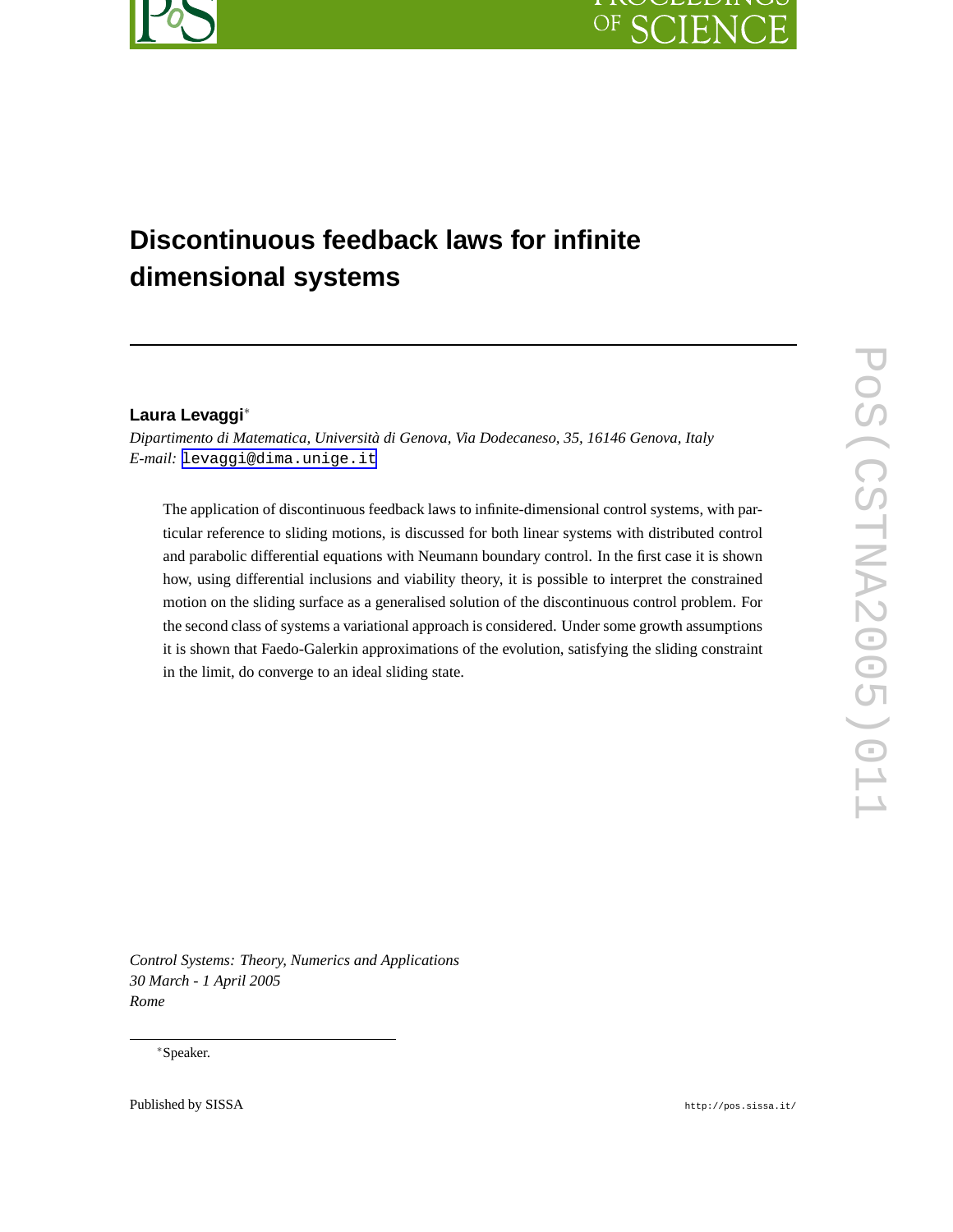## <span id="page-1-0"></span>**1. Introduction**

Variable structure control methods and in particular sliding mode controls, are by no w recognised as classical tools for the regulation of systems governed by ordinary differential equations in a finite dimensional setting. For an overview of the finite-dimensional theory see [[17\]](#page-11-0). While being easy to design, they possess attractive properties of robustness and insensitivity with respect to disturbances and unmodeled dynamics. These characteristics are all the more important when dealing with infinite-dimensional systems. Recent research has been de voted to the extension of sliding mode control and therefore the use of discontinuous feedback laws, to the infinite-dimensional setting. The early works [[10,](#page-11-0) [11,](#page-11-0) [13\]](#page-11-0) were confined to some special classes of systems, but at present both theory and application of sliding mode control have been extended to a rather general setting [[14](#page-11-0), [12](#page-11-0), [15](#page-11-0)]. In particular in [\[14](#page-11-0)] the key concept of equivalent control is extended to evolution equations governed by unbounded linear operators that generate  $C_0$ -semigroups.

As sliding motions are obtained by applying feedback laws which are discontinuous on the sliding surface, the question of ho w to define what is the meaning of solution for the closed loop is a crucial point. A generalised solution concept has been proposed in [[6](#page-10-0) , [5](#page-10-0) ] and a relationship between the equi valent control method and generalised solutions of infinite-dimensional systems with discontinuous right-hand side has been established, under some regularity assumptions. In Section 2 these results are extended to a more general setting by requiring less stringent hypotheses on the interaction between the evolution operator and the sliding surface. This allows for more flexibility in the construction of the sliding manifold and this is of primary importance for application purposes.

All the results in the abo v e cited literature only tak e into consideration distributed control systems, i.e. they deal with bounded input operators. In Section [3](#page-6-0) a variational approach in the direction of [[19](#page-11-0) ] is proposed in order to sho w the existence of sliding modes for a class of parabolic e volution equations with Neumann boundary control. The main assumptions made on the operator go verning the e volution, are weak continuity and coerci veness, so that both linear and non-linear operators may fall into this setting. Then a Faedo-Galerkin method is used to construct a sequence of finite-dimensional approximations of the gi ven problem. The main result then states that if for each approximation a control law is chosen to constrain the evolution in a boundary layer of a gi ven sliding manifold, then, under some growth assumption on the norm of these controls, a limit motion exists, which satisfies the sliding condition.

### **2. Discontinuous distributed control for linear systems**

In what follows we will be concerned with linear controlled differential equations of the form

$$
\begin{cases}\n\dot{x}(t) = Ax(t) + Bu(x(t)) \\
x(0) = x_0,\n\end{cases}
$$
\n(2.1)

where  $x$  is the state variable and  $u$  is the control variable. The following conditions are assumed to hold:

**Hypothesis 2.1.**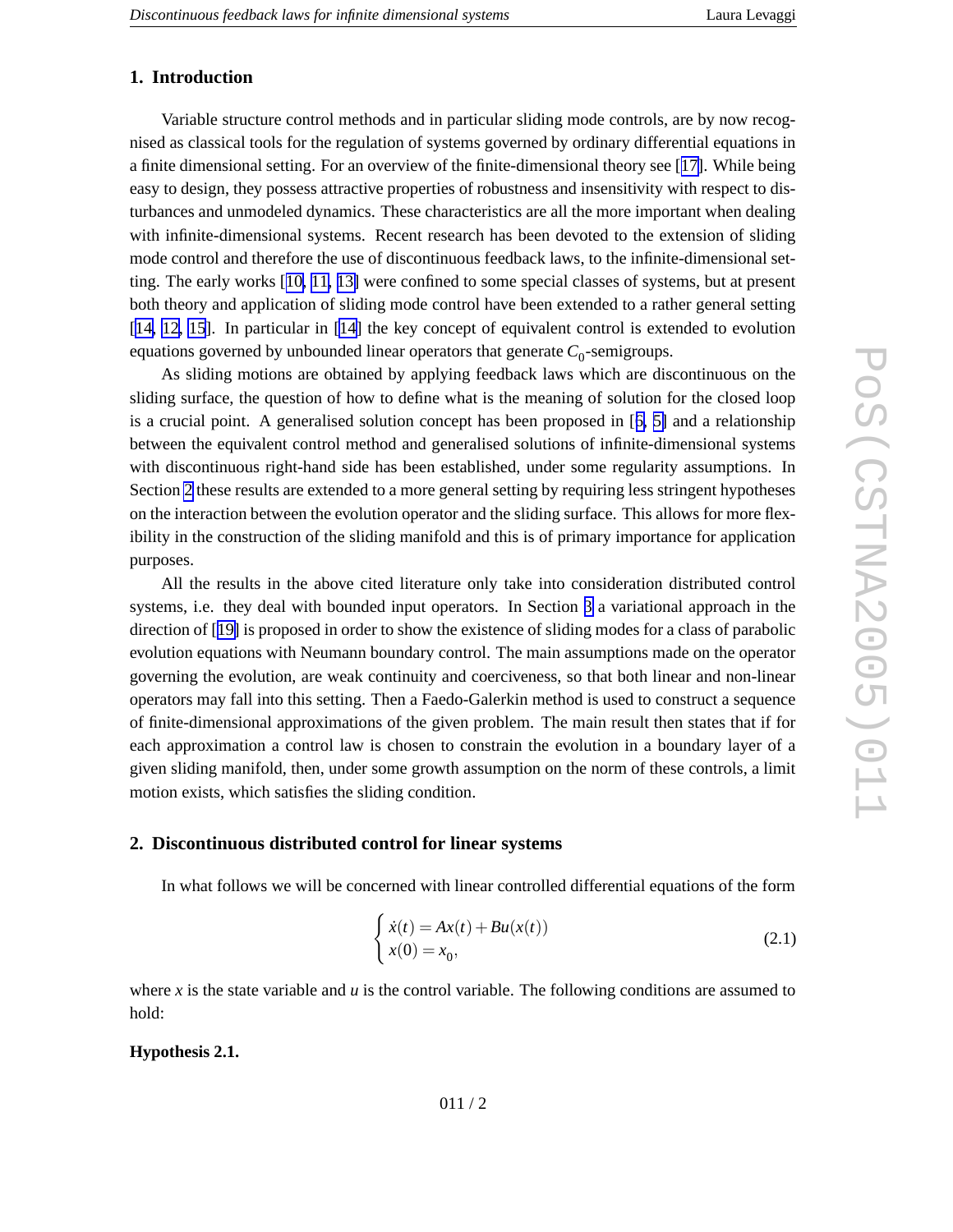- (i)  $A: \mathscr{D}(A) \subset X \to X$  is a linear (possibly unbounded) operator, which is the infinitesimal generator of a  $C_0$ -semigroup  $K(t)$ ,  $t \ge 0$ , on the reflexive Banach space X.
- (ii) *U* is a Banach space and *B* :  $U \rightarrow X$  is a continuous linear operator.
- (iii)  $u : \mathcal{D}(u) \subset X \to U$  is a densely defined function that satisfies the growth condition

$$
||u(x)|| \le M||x|| + N, \qquad \forall x \in \mathscr{D}(u)
$$
 (2.2)

for some positive constants *M* and *N*.

#### **2.1 Generalized solutions and viability**

We now summarize some results regarding the definition of generalized solution introduced in [[6](#page-10-0)] for discontinuous autonomous semilinear differential equations in Banach spaces.

In our framework, let us define the set-valued map  $F: X \to 2^X$  by

$$
F(x) = \bigcap_{\varepsilon > 0} \overline{\text{co}}Bu(\overline{\mathscr{B}}(x,\varepsilon) \cap \mathscr{D}(u)), \quad x \in X,
$$
 (2.3)

where  $\overline{\mathscr{B}}(x,r)$  is the closed ball of center x and radius r. It is not difficult to prove that this is a well-defined closed and convex valued mapping which is strongly-weakly upper semicontinuous, i.e. for all  $x \in X$  and any neighbourhood *V* of  $F(x)$  in the weak topology of *X*, there exists a strong neighbourhood *W* of *x* such that  $F(y) \subset V$  for any  $y \in W$ . We use now this set-valued function to generalize the concept of solution.

We will call *generalized solution* of the differential equation

$$
\begin{cases}\n\dot{x}(t) = Ax(t) + u(x(t)) \\
x(0) = x_0\n\end{cases}
$$
\n(2.4)

a mild solution of the differential inclusion

$$
\begin{cases}\n\dot{x}(t) - Ax(t) \in F(x(t)) \\
x(0) = x_0.\n\end{cases}
$$
\n(2.5)

A continuous function  $x$  :  $[0, T] \rightarrow X$  is called a mild solution of (2.5) if there exists  $g \in L^1(0, T; X)$ with  $g(s) \in F(x(s))$  for almost all  $s \in [0, T]$  such that

$$
x(t) = K(t)x_0 + \int_0^t K(t-s)g(s) ds, \qquad t \in [0, T]
$$

(see i.e. [\[18](#page-11-0) , [2](#page-10-0) ] and references therein for a discussion about mild solutions and existence theorems).

In what follows, we will be particularly interested in the following class of solutions: if *S* is a subset of X and  $x_0 \in S$  a mild solution of inclusion (2.5) that satisfies  $x(t) \in S$  for all  $t > 0$  is called *viable* on *S*. *S* is a *viable domain* for (2.5) if for any  $x_0 \in S$  there exists a viable solution of the differential inclusion starting from *x* 0 . A *generalized viable solution* of (2.4 ) is a viable solution of  $(2.5).$ 

The results by Cârjă and Vrabie in [\[2](#page-10-0), [3](#page-10-0)] can be applied to our differential inclusion, so that we ha v e necessary and sufficient conditions for the existence of viable generalized solutions.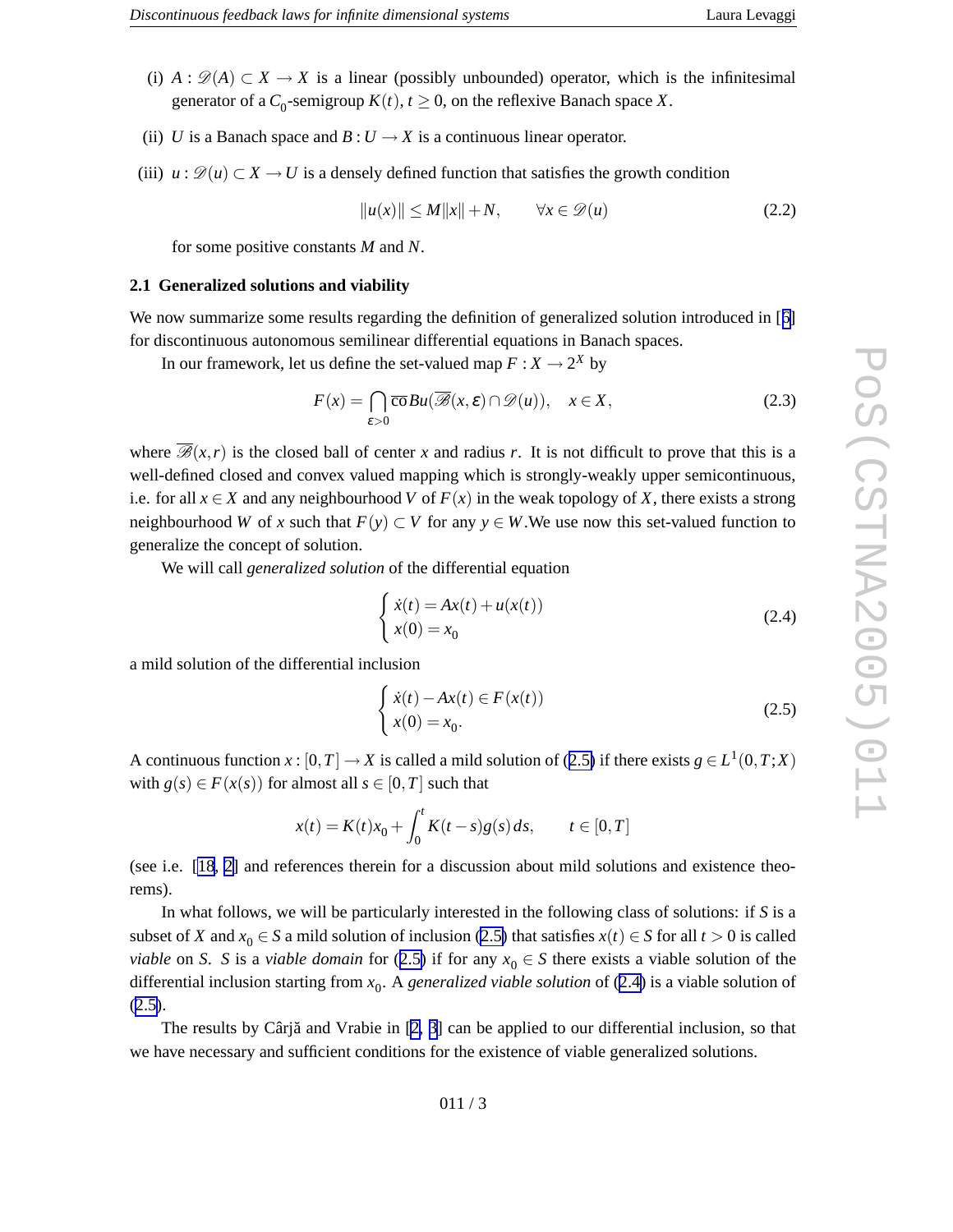### <span id="page-3-0"></span>**2.2 Sliding modes: equi valent control and generalized solutions**

From now on we restrict our attention to a particular class of functions u.

**Hypothesis 2.2.** Let Y be a Banach space,  $C: X \to Y$  a continuous linear operator,  $C \neq 0$  and  $\mathcal{D}(u) = X \setminus S$ ,  $S = \text{ker } C$ .

This way *S* is a proper linear subspace of *X*, therefore has void interior so that  $\mathcal{D}(u)$  is dense. A *sliding mode* is attained when, upon reaching the surface *S* , the state is henceforth constrained to remain (slide) on it. Note that the surface *S* is not gi ven by the problem, but is one of the control tools. The operator C has to be chosen in such a way that, once the evolution is constrained on the sliding surface, the control goal is fulfilled.

In the finite dimensional setting a key concept is that of equivalent control. When it exists, it is defined as the control for which the equation  $Cx = 0$  is satisfied. Because of the unboundedness of operator A, we have to impose the following conditions to be able to give an extended definition for the infinite dimensional setting.

**Hypothesis 2.3.**  $S \cap \mathcal{D}(A)$  is dense in *S* in the topology inherited by *X*;

**Hypothesis 2.4.** the operator  $CB: U \to CB(U) \subset Y$  is continuously invertible and  $X = S \oplus B(U)$ . The operators  $Q = B(CB)^{-1}C$  and  $P = I - Q$  will thus be the projections on  $B(U)$  along S and vice versa respecti vely .

We no w define the *equivalent control u*eq as

$$
u_{\text{eq}}(x) := (CB)^{-1}CAx, \qquad \forall x \in S \cap \mathscr{D}(A). \tag{2.6}
$$

The projected equation we get substituting  $u_{eq}$  in ([2.1](#page-1-0)) is

$$
\begin{cases}\n\dot{x} = (A - QA)x \\
x(0) = x_0 \in S.\n\end{cases}
$$
\n(2.7)

**Proposition 2.1.** *Let Hypotheses [2.1](#page-1-0) , 2.2 and 2.3-2.4 hold. Moreover assume that QA is a pertur bation of Miyadera-Voigt type satisfying the following condition: there exist*  $t_0 > 0$  *and*  $q \in [0,1)$ *suc h that*

$$
\int_0^{t_0} \|QAK(s)x\| ds \le q \|x\|, \quad \text{for all } x \in \mathcal{D}(A). \tag{2.8}
$$

Then the operator  $(A - QA)$  is the generator of a  $C_0$ -semigroup on X and its restriction on S  $\widetilde{A}: S \cap \mathscr{D}(A) \longrightarrow S$  is the generator of a  $C_0$ -semigroup  $\widetilde{K}(t)$ ,  $t \geq 0$  on S.

PROOF. Condition (2.8) assures that  $A - QA$  generates a  $C_0$ -semigroup  $H(t)$ ,  $t \ge 0$  on X by the perturbation theorem of Miyadera and Voigt (for a proof see for example [[4\]](#page-10-0), Section III.3.c). It is easy to prove that *S* is  $H(t)$ -invariant, so that the restriction  $\tilde{K}(t)$  of  $H(t)$  on *S* is a semigroup on *S* generated by  $\tilde{A}$ . The invariance of  $H(\cdot)$  is equivalent to this property: there exists  $\omega \in \mathbb{R}$  such that for any  $\lambda > \omega$  one has  $\mathcal{R}(\lambda; A - QA)S \subset S$  ([[16](#page-11-0)] Theorem 5.1 p. 121). If  $y = \mathcal{R}(\lambda; A - QA)x$  for some  $x \in S$ , then  $\lambda y - Ay + QAy = x$ . Applying *C* we get  $\lambda Cy = 0$ , therefore  $y \in S$  if  $\lambda \neq 0$  and the proof is complete.  $\Box$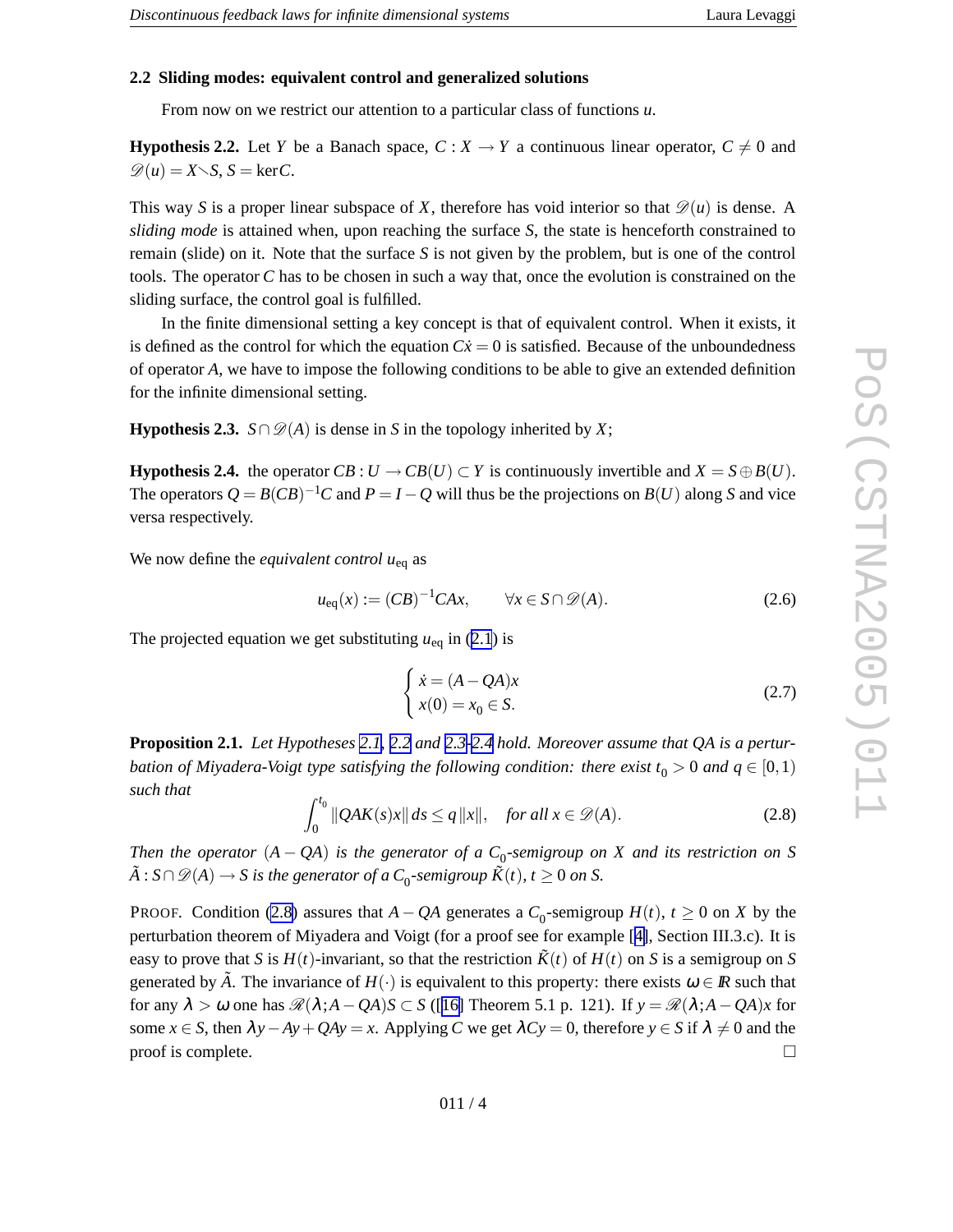$\Box$ 

<span id="page-4-0"></span>We will now show that, under the same set of hypotheses due for the definition of the extended equi valent control, we can say that if there exists a generalized solution viable on *S* of ([2.1\)](#page-1-0), then it is unique and it is consistent with our extended equivalent control method.

**Lemma 2.1 (Corollary 3.16 p. 199 in [\[4\]](#page-10-0))** Let A generate the  $C_0$ -semigroup  $K(t)$ ,  $t \ge 0$  on X and Q be a continuous linear operator such that QA satisfies condition ([2.8](#page-3-0)) for some  $t_0 > 0$  and  $q \in$ [0,1]. *Then the semigroup*  $\tilde{K}(t)$ ,  $t \ge 0$  *generated by*  $A - QA$  *satisfies* 

$$
\tilde{K}(t)x = K(t)x + \int_0^t K(t-s)QA\tilde{K}(s)x ds
$$
\n(2.9)

$$
\int_0^{t_0} \|Q A \tilde{K}(s) x\| ds \le \frac{q}{1-q} \|x\|,\tag{2.10}
$$

for all  $x \in \mathcal{D}(A)$ , and any  $t \geq 0$ .

**Theorem 2.1.** Suppose X is a reflexive Banach space and  $f : [0,T] \to X$  is in  $L^1(0,T;X)$ . Then there exists a unique function  $x:[0,T]\to X$  which is weakly continuous and such that for each  $y \in \mathscr{D}(A^*)$  *one* has

$$
\langle x(t), y \rangle = \langle x_0, y \rangle + \int_0^t \langle x(s), A^* y \rangle ds + \int_0^t \langle f(s), y \rangle ds, \qquad 0 \le t \le T \tag{2.11}
$$

*and this function is given by*

$$
x(t) = K(t)x_0 + \int_0^t K(t - s) f(s) ds.
$$

P R O O F . See Theorem 4.8.3 and Corollary 4.8.1 in [\[1\]](#page-10-0), p. 204-205.

**Theorem 2.2.** Let the hypotheses in Proposition [2.1](#page-3-0) be verified. Let  $x \in S$  and  $z(t) = \tilde{K}(t)x$  for  $t\geq 0$  be the mild solution of  $\dot{z}=\tilde{A}z$ ,  $z(0)=x$ . Then there exist  $f\in L^1(0,T;X)$  such that  $z$  is a mild *solution of*  $\dot{z} = Az + f$ ,  $z(0) = x$ .

PROOF. By Hypothesis [2.3](#page-3-0) there exist a sequence  $\{x_n\}$  in  $\mathscr{D}(A) \cap S$  such that  $x_n \to x$ . Setting  $z_n(t) = \tilde{K}(t)x_n$ , by (2.9) and (2.11) one has

$$
\langle z_n(t),y\rangle=\langle x_n,y\rangle+\int_0^t\langle z_n(s),A^*y\rangle ds-\int_0^t\langle QAz_n(s),y\rangle ds,
$$

for all  $t \ge 0$  and  $y \in \mathcal{D}(A^*)$ . As  $\tilde{K}(t)$ ,  $t \ge 0$  is a  $C_0$ -semigroup it follows that  $||z_n(t) - z(t)|| \to 0$ uniformly on compact subsets of  $[0, +\infty)$ , therefore

$$
\lim_{n \to +\infty} \int_0^t \langle QAz_n(s), y \rangle ds = -\langle z(t), y \rangle + \langle x, y \rangle + \int_0^t \langle z(s), A^*y \rangle ds. \tag{2.12}
$$

For any  $t \ge 0$  and any x the vector  $\int_0^t$  $\int_0^t \tilde{K}(s)x ds$  is in  $\mathscr{D}(\tilde{A}) \subset \mathscr{D}(A)$  and  $\tilde{K}(t)x - x = \tilde{A} \int_0^t$  $\int_0^t \tilde{K}(s)x ds$ , thus

$$
\int_0^t \langle z(s), A^* y \rangle ds = \langle (\tilde{A} + QA) \int_0^t z(s) ds, y \rangle = \langle z(t), y \rangle - \langle x, y \rangle + \langle QA \int_0^t z(s) ds, y \rangle.
$$

$$
011/5
$$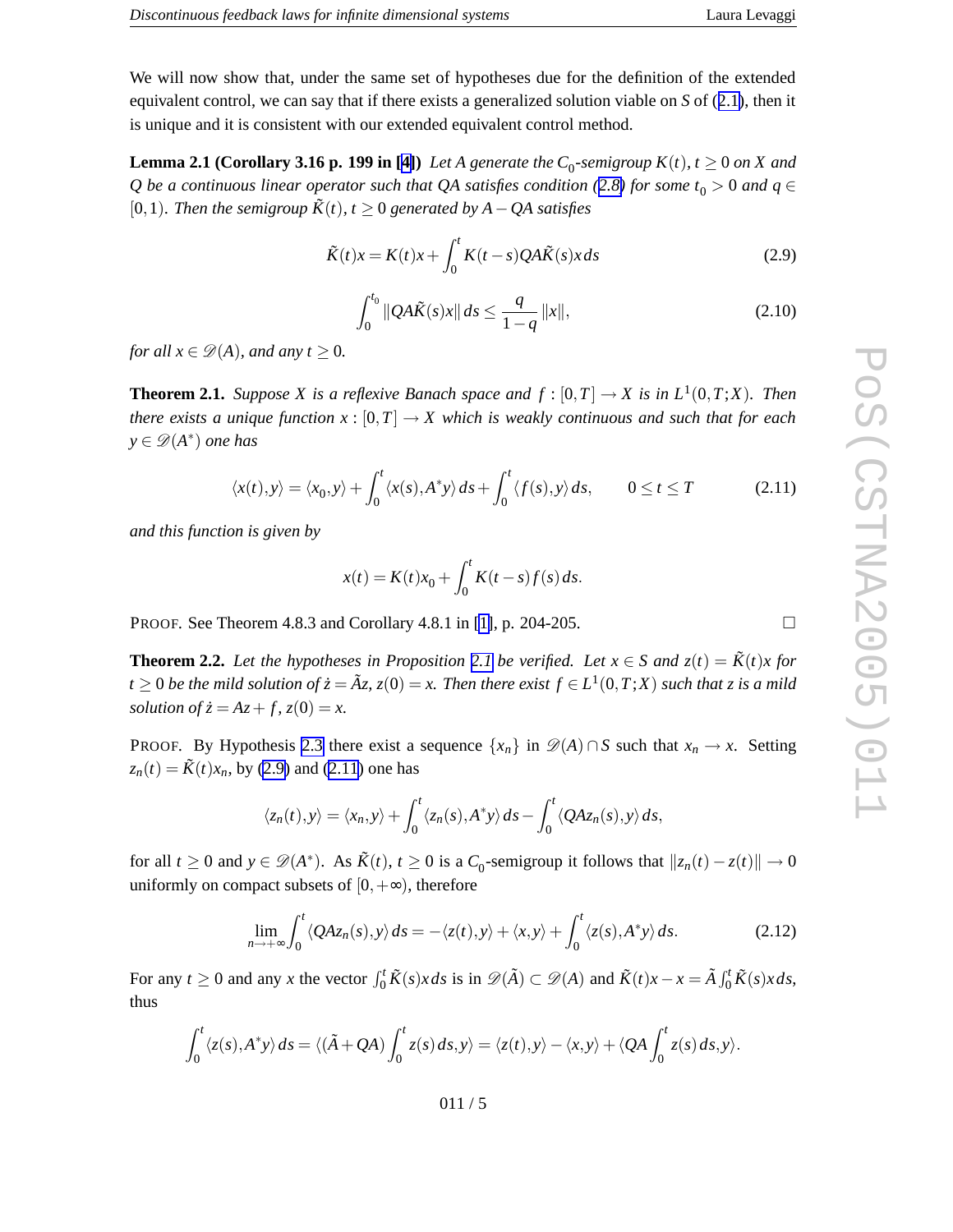Combining the above results, by the density of  $\mathscr{D}(A^*)$  it follows that

$$
\int_0^t QAz_n(s) \, ds \rightharpoonup QA \int_0^t z(s) \, ds, \quad \text{ for all } t \ge 0. \tag{2.13}
$$

Note that this just depends on the fact that  $\tilde{A}$  is a generator and a perturbation of A. Condition ([2.10](#page-4-0) ) will no w be exploited to sho w that the abo v e convergence holds also in the abstract Sobole v space  $W^{1,1}(0,T;X)$ , thus proving the thesis. To simplify notations let  $f_n(t) = \int_0^t Q A z_n(s) ds$  and  $f(t) = QA \int_0^t$  $\int_0^t z(s) ds$  for  $t \ge 0$ . Obviously  $f_n \in AC(0,T;X)$  for any *n* and  $T > 0$  by the absolute continuity of the Bochner integral. Moreover by ([2.10\)](#page-4-0), for  $T \le t_0$  and any  $n,m$ 

$$
||f'_{n} - f'_{m}||_{L^{1}(0,T;X)} = \int_{0}^{T} ||QA\tilde{K}(s)(x_{n} - x_{m})|| ds \leq \frac{q}{1-q}||x_{n} - x_{m}||.
$$

Therefore  $\{f'_n\}$  is a Cauchy sequence in  $L^1(0,T;X)$  and since this space is complete, there exists  $h \in L^1(0,T;X)$  such that  $f'_n \to h$  in  $L^1(0,T;X)$ . Using the same arguments it is easy to see that  $\{f_n\}$ is convergent in  $L^1(0,T;X)$  and by (2.13) the limit has to be f. The only thing to prove now is that in fact f is absolutely continuous and  $h = f'$  almost everywhere. This can be done by a standard argument involving derivatives in the distribution sense, applied to the abstract setting. In fact let  $\mathscr{D}'(0,T;X)$  be the space of X-valued distributions on  $(0,T)$ , i.e.  $\mathscr{D}'(0,T;X) = \mathscr{L}(\mathscr{D}(0,T),X)$ . The derivative of a distribution in  $\mathscr{D}'(0,T;X)$  is defined in the usual way and for  $f \in$ <sup>1</sup>  $(0,T;X)$ ,  $\varphi \in \mathscr{D}(0,T)$  it gives

$$
\left(\frac{d}{dt}f\right)(\varphi) := -f(\varphi') := -\int_0^T f(s)\varphi'(s) ds.
$$

Therefore for any  $\varphi \in \mathcal{D}(0,T)$ 

$$
- \int_0^T f(s) \varphi'(s) ds = \lim_{s \to 0} - \int_0^T f_n(s) \varphi'(s) ds = \lim_{s \to 0} \int_0^T f'_n(s) \varphi(s) ds = \int_0^T h(s) \varphi(s) ds,
$$

that is  $f' = h$  in  $L^1(0, T; X)$ .

From ([2.12](#page-4-0) ) it then follows that

$$
\langle z(t), y \rangle = \langle x, y \rangle + \int_0^t \langle z(s), A^* y \rangle ds - \int_0^t \langle h(s), y \rangle ds,
$$

where  $h \in L^1(0, T; X)$ 

$$
h(s) = \frac{d}{ds}QA \int_0^s z(r) dr, \quad \text{a. e. } s \in [0, T]
$$

and the thesis follows from Theorem [2.1](#page-4-0) .

**Remark 2.1.** Similar results have been previously proved, under stronger hypotheses. In [[6](#page-10-0)] the operator *A* was assumed to generate a compact semigroup, while in [\[5](#page-10-0) ] the requirement was the extendability on S of the operator QA. Suppose that U is finite-dimensional, or for simplicity that the control is scalar. Then  $Cx = \langle \gamma, x \rangle$  for some  $\gamma \in X^*$  and *QA* admits an extension iff  $\gamma \in \mathcal{D}(A^*)$ , while this condition is not required for  $(2.8)$  $(2.8)$  $(2.8)$  to be verified.

$$
011/6
$$

 $\Box$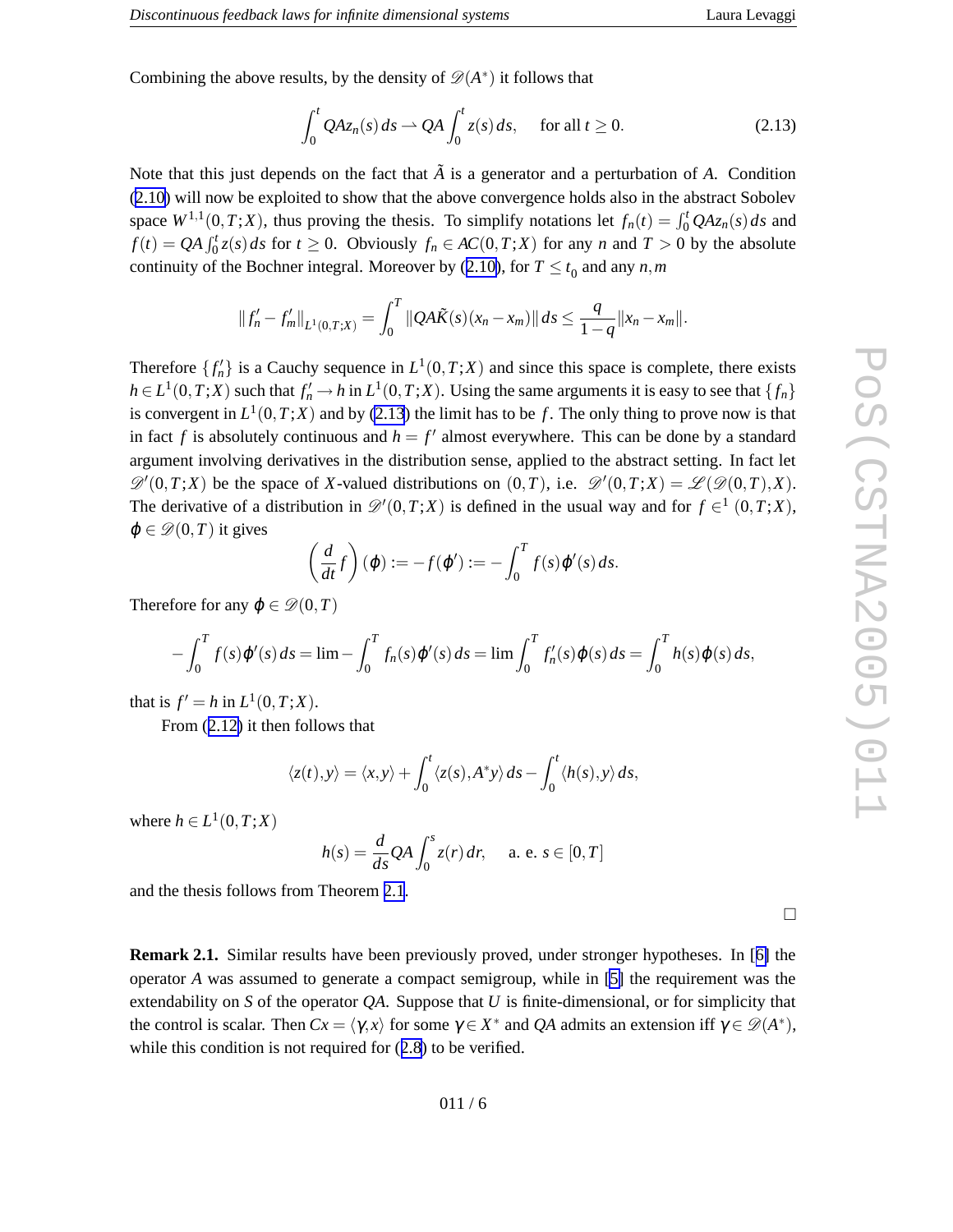## <span id="page-6-0"></span>**3. Discontinuous Neumann boundary control**

In Section [2](#page-1-0) we considered linear systems of the form ([2.1](#page-1-0) ) and we assumed in Hypothesis [2.1-](#page-1-0)(ii) that the control is distributed. No w we consider a class of parabolic partial differential equations (possibly non-linear) with controllers acting on the boundary . In particular we will study the case of Neumann boundary conditions and finite dimensional control space. Also, we suppose that a manifold *S* is gi ven, on which we want to restrict the motion of our system. We analyse the problem of the existence of an admissible control la w for which this ideal sliding motion is possible.

#### **3.1 Variational formulation**

The setting of the abstract problem follows  $[7, 8, 9]$  $[7, 8, 9]$  $[7, 8, 9]$  $[7, 8, 9]$  $[7, 8, 9]$  $[7, 8, 9]$ : let  $V$  be a separable, reflexive Banach space, *H* be a Hilbert space,  $V \subset H$  with continuous injection. The space *H* is identified with its dual, while we denote by  $V'$  the dual space of  $V$ , so that we have

$$
V\subset H\subset V'.
$$

For  $u_1, u_2 \in H$  the scalar product in H will be denoted by  $(u_1, u_2)$  and the derived norm by  $|u_i|$ . We will denote by  $\|\cdot\|$  the norm in *V* and by  $\|\cdot\|_*$  that in *V'*. The dual pairing between the two spaces will be written as  $\langle \cdot, \cdot \rangle$ . Also, we will assume that on *V* it is defined a semi-norm [ $\cdot$ ] such that

$$
[\nu] + \lambda |\nu| \ge \beta ||\nu||, \quad \forall \nu \in V, \quad \text{for some } \lambda, \beta > 0. \tag{3.1}
$$

It is assumed that all the abo v e (infinite-dimensional) spaces are real vector spaces; results can be extended to the complex case with the necessary modifications. For any  $T > 0$  we can define the following spaces of vector-valued functions:

$$
L^{2}(0,T;V) = \{f : [0,T] \to V : ||f||_{2,V}^{2} := \int_{0}^{T} ||f(t)||^{2} dt < +\infty\}
$$
  

$$
L^{\infty}(0,T;H) = \{f : [0,T] \to H : ||f||_{\infty,H}^{2} := \sup_{t \in [0,T]} |f(t)| < +\infty\}.
$$

The space  $L^2(0,T;V')$  can be defined analogously. Also, it is possible to define on these spaces a concept of derivative, in a distributional sense (see i. e. [[8](#page-11-0)] Chapter III). The following result [[9](#page-11-0)] will be useful in the sequel.

#### **Theorem 3.1.** *Let*

$$
W(0,T) = \left\{ f \in L^{2}(0,T;V) : \frac{df}{dt} \in L^{2}(0,T;V') \right\}.
$$

All functions in  $W(0,T)$  are, after eventual modification on a null measure set, continuous from  $[0, T]$  *in H*, *i.e.*  $W(0, T) \subset C^0(0, T; H)$ .

**Hypothesis 3.1.** For  $t \in (0, T)$  let  $A(t) : V \to V'$  be an operator satisfying the following assumptions:

• for all  $v, w \in V$  the map

$$
t \mapsto \langle A(t)v, w \rangle \text{ is measurable};\tag{3.2}
$$

011 / 7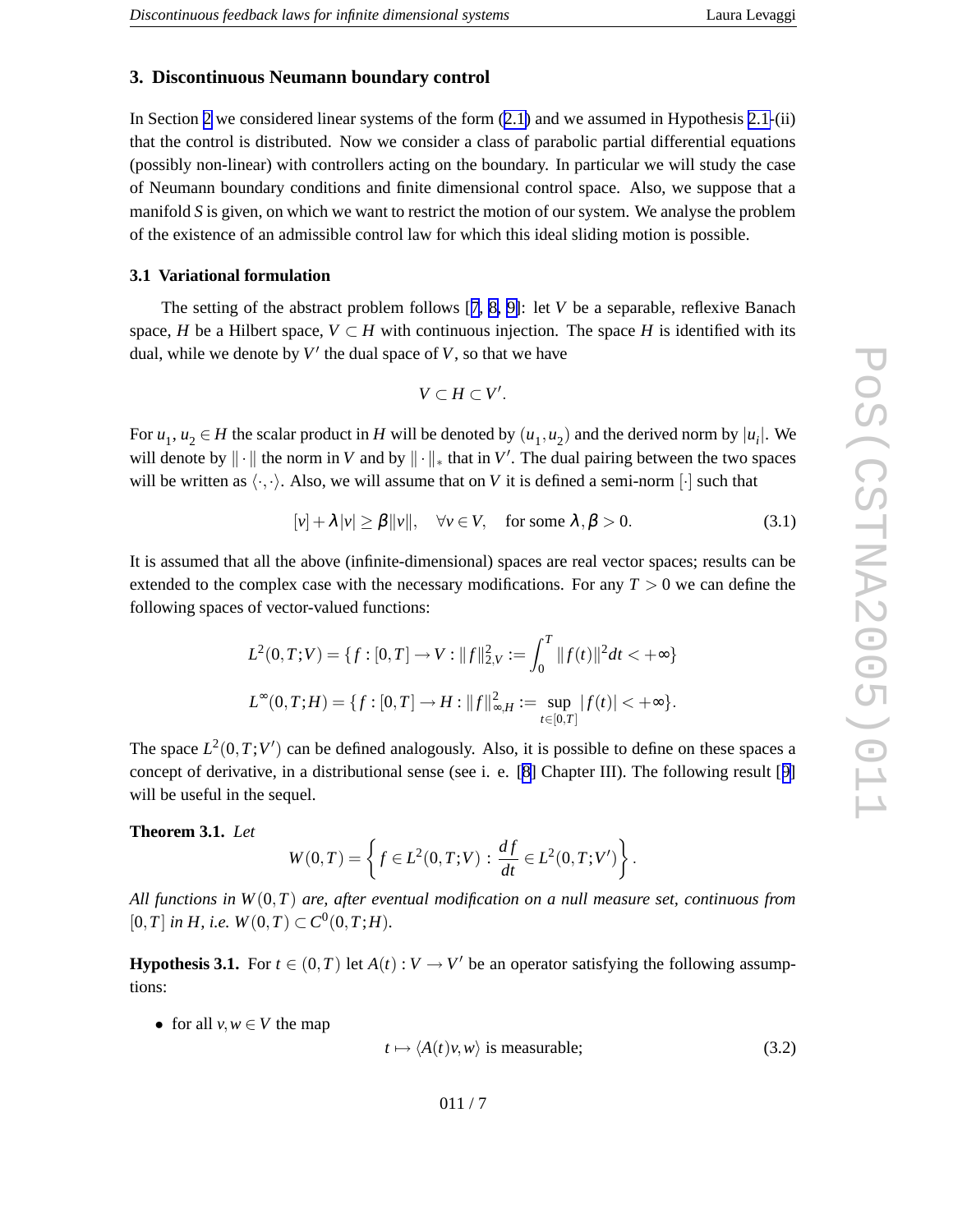<span id="page-7-0"></span>• for all *t* and any  $u, v, \omega \in V$  the map

$$
\alpha \mapsto \langle A(t)(u + \alpha v), w \rangle \text{ is continuous};
$$
\n(3.3)

• there exist constants  $c_1 > 0$ ,  $c_2 \ge 0$  such that

$$
||A(t)v||_* \le c_1 ||v|| + c_2, \quad \forall v \in V; \tag{3.4}
$$

• there exist constants  $\alpha > 0$  and  $v \in \mathbb{R}$  such that

$$
\langle A(t)v, v \rangle \ge \alpha [v]^2 + v |v|^2 \forall v \in V. \tag{3.5}
$$

•  $A(\cdot)$  is 2-weakly continuous, i.e.

$$
v_k \to v \text{ weakly in } W(0,T) \Longrightarrow A(\cdot)v_k(\cdot) \to A(\cdot)v(\cdot) \text{ weakly in } L^2(0,T;V').
$$
 (3.6)

Let  $U \subset \mathbb{R}^m$  be closed and convex and let  $f : [0, T] \times U \to V'$  be measurable in  $t \in [0, T]$  for all  $u \in U$  and linear in *u* for all *t*. Since it will always be understood that admissible control laws *u* take values in U, we will write  $u \in L^2(0,T)$  instead of  $L^2(0,T;U)$  and denote by  $||u||_2$  the usual  $L_2$ -norm of the function *u*.

We are now ready to write the abstract evolution equation we are going to study. The evolution of the system will be given by a vector-valued function  $y \in W(0,T)$  satisfying the following abstract Cauch y problem

$$
\begin{cases} \frac{dy}{dt} + A(t)y(t) = f(t, u(t)) & \text{a.e.} t\\ y(0) = y_0, \end{cases}
$$
\n(3.7)

with  $u \in L^2(0,T)$  and for some  $y_0 \in H$  (by Theorem [3.1](#page-6-0) this makes sense). The differential equation above as to be understood as an equality in the dual space  $V'$ , i.e. setting

$$
a(t; v, w) = \langle A(t)v, w \rangle, \quad t > 0, \quad v, w \in V
$$
\n(3.8)

and in view of Theorem [3.1](#page-6-0), the differential problem (3.7) is equivalent to the following variational formulation

$$
\begin{cases} \frac{d}{dt}(y(t), v) + a(t; y(t), v) = \langle f(t, u(t)), v \rangle & \forall v \in V, \\ y(0) = y_0 & \end{cases}
$$
\n(3.9)

Existence and uniqueness results of the solution of such equations, under our assumptions, can be found in [\[7](#page-10-0)] under monotonicity assumptions and in [[8](#page-11-0), [9](#page-11-0)] for the linear case.

Assume we are working in the frame work set up in this section. Thanks to separability , there exists a countable basis for *V*, so that it is possible to define a family  $\{V_k\}_{k \in \mathbb{N}}$  of finite dimensional subspaces of *V*

$$
V_k = \text{span}\{v_{1,k}, \dots, v_{N_k,k}\}\
$$

such that

$$
V_k\subset V_{k+1},\quad \bigcup_{k\in I\!\!N}V_k=V.
$$

011 / 8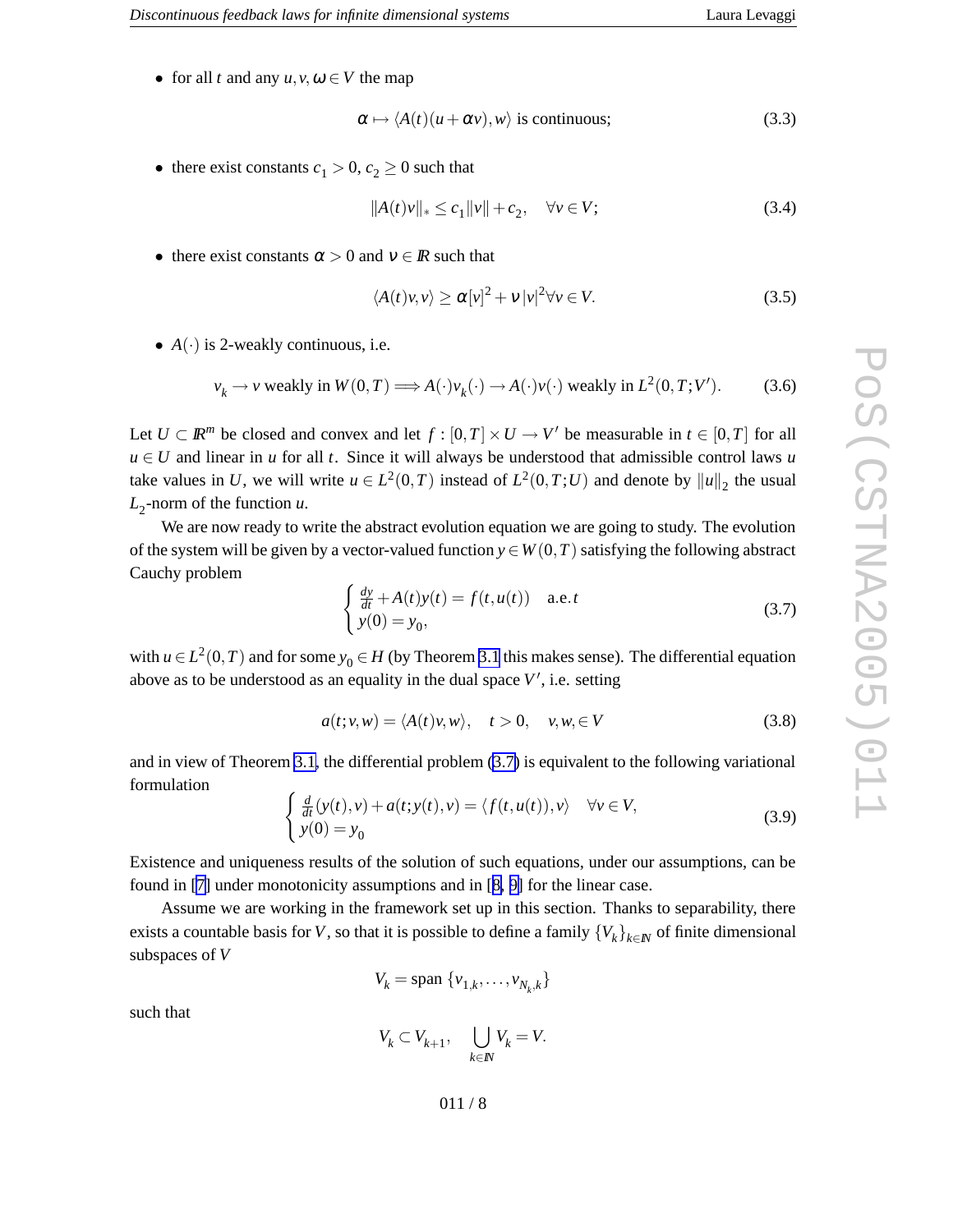<span id="page-8-0"></span>Then it is possible to define approximate solutions of  $(3.9)$  $(3.9)$  $(3.9)$  by projecting on the subspaces  $V_k$ , using the standard Faedo-Galerkin method. We thus define the following family of variational problems: find  $y_k : [0, T] \to V_k$  such that

$$
\begin{cases} \frac{d}{dt}(y_k(t), v) + a(t; y_k(t), v) = \langle f(t, u_k(t)), v \rangle & \forall v \in V_k, \\ y_k(0) = y_{0,k} \end{cases}
$$
\n(3.10)

with  $y_{0,k} \in V_k$  for all *k* and a sequence  $\{u_k\}$  in  $L^2(0,T)$ .

We now prove a convergence result for the approximations  $y_k$ , under some conditions on the controls sequence  $\{u_k\}$ .

**Theorem [3](#page-6-0).2.** Let the assumptions in Section 3 be satisfied and  $\{u_k\}$  be a sequence in  $L^2(0,T)$ . Let  $y_k$  be the solution of (3.10) and suppose that  $y_{0,k} \to y_0$  in H for  $k \to +\infty$ . Suppose moreover *that the following condition on the growth of the control norms is satisfied*

$$
||u_k||_{L^2(0,t)}^2 \le M \int_0^t |y_k(s)|^2 ds + N, \quad t \le T
$$
\n(3.11)

for some non-negative constants M and N and that there exist a constant  $C > 0$  such that for any  $u \in L^2(0,T)$ 

$$
\int_0^T \|f(t, u(t))\|_*^2 dt \le C \|u\|_2^2. \tag{3.12}
$$

Then there exist a control law  $u^* \in L^2(0,T)$  and a function  $y^* \in W(0,T)$  verifying ([3.9\)](#page-7-0), such that, *for some subsequence ,*

$$
y_k \to y^* \text{ weakly in } W(0, T)
$$
  
\n
$$
y_k \to y^* \text{ weakly* in } L^{\infty}(0, T; H)
$$
  
\n
$$
u_k \to u^* \text{ weakly in } L^2(0, T).
$$

PROOF. Writing (3.10) for  $v = y_k(t)$  we get

$$
(\dot{y}_k(t), y_k(t)) + a(t; y_k(t), y_k(t)) = \langle f(t, u_k(t)), y_k(t) \rangle.
$$

As the first term on the left is in fact the time derivative of  $|y_k(t)|^2/2$ , integrating the above identity we ha v e

$$
\frac{1}{2}|y_k(t)|^2 + \int_0^t a(t; y_k(s), y_k(s)) ds = \frac{1}{2}|y_k(0)|^2 + \int_0^t \langle f(t, u_k(s)), y_k(s) \rangle ds.
$$

By [\(3.5](#page-7-0)), ([3.1](#page-6-0)) and (3.12) we obtain the following inequality

$$
\frac{1}{2}|y_k(t)|^2 + \alpha \int_0^t [y_k(s)]^2 ds \le \frac{1}{2}|y_k(0)|^2 - \nu \int_0^t |y_k(s)|^2 ds + c \|u_k\|_2 \left(\int_0^t |y_k(s)|^2 ds + \int_0^t [y_k(s)]^2 ds\right)^{1/2}
$$

011 / 9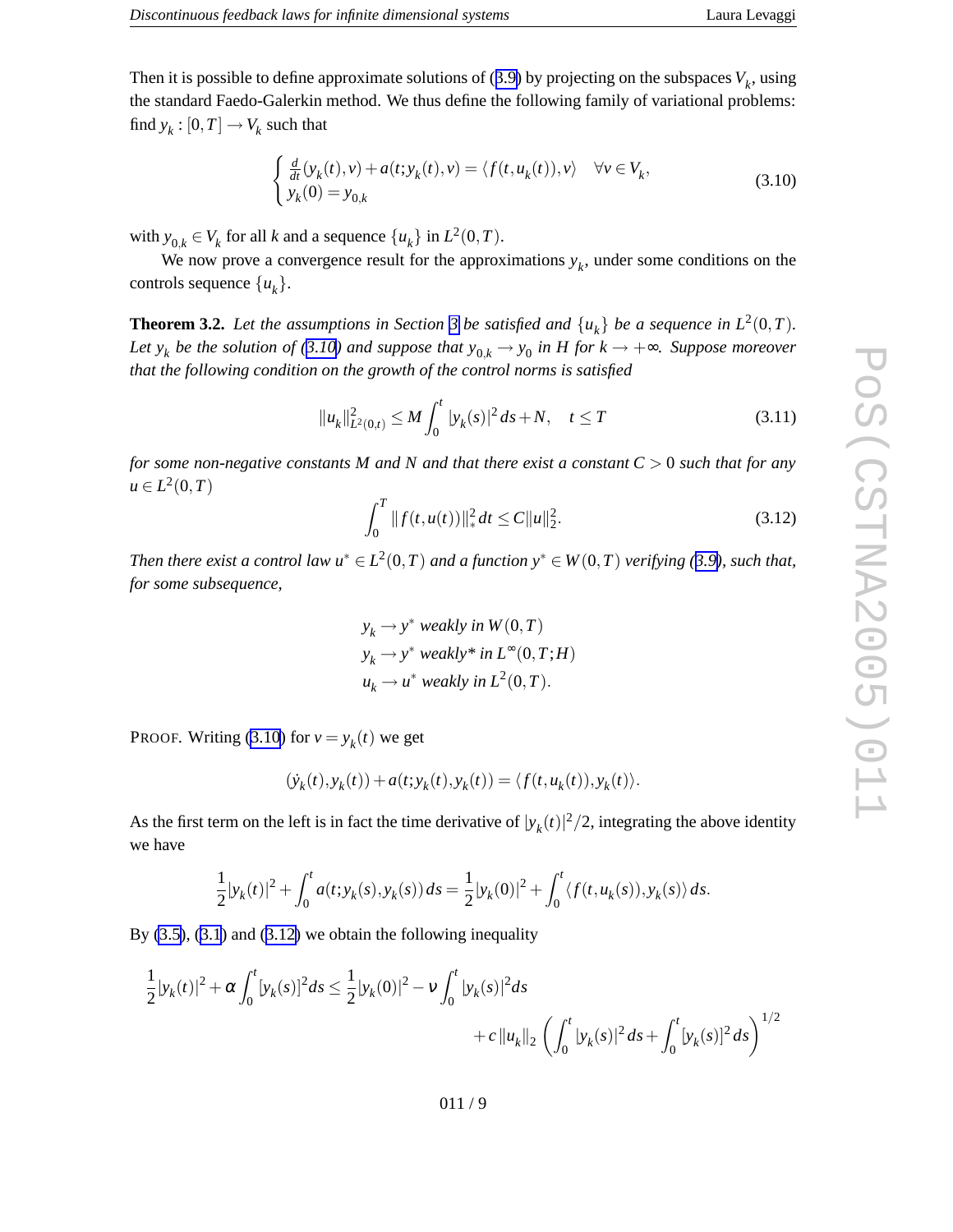<span id="page-9-0"></span>for some constant  $c > 0$ . Consider now for  $x \ge 0$  the function  $h(x) = (\alpha x)/2 - c\sqrt{x}$ . It is easy to show that it has minimum for  $x = (c/\alpha)^2$ , therefore  $c\sqrt{x} \le (\alpha x + c^2/\alpha)/2$ , thus

$$
\frac{1}{2}|y_k(t)|^2 + \frac{\alpha}{2}\int_0^t [y_k(s)]^2 ds \leq \frac{1}{2}|y_k(0)|^2 + \left(\frac{\alpha}{2} + |v|\right)\int_0^t |y_k(s)|^2 ds + \frac{c^2}{2\alpha}||u_k||_2^2.
$$

Now, since by hypothesis  $|y_{0,k} - y_0|$  tends to zero, the term  $|y_k(0)|^2$  is bounded. Moreover by [\(3.11](#page-8-0))

$$
|y_k(t)|^2 + \alpha \int_0^t [y_k(s)]^2 ds \le c_1 + c_2 \int_0^t |y_k(s)|^2 ds \tag{3.13}
$$

for some constants  $c_1, c_2 > 0$ . Since  $\alpha > 0$  we get

$$
|y_k(t)|^2 \le c_1 + c_2 \int_0^t |y_k(s)|^2 ds
$$

Therefore, by Gronwall's lemma we obtain for some constant  $K > 0$ 

$$
||y_k||_{L^{\infty}(0,T;H)} = \sup_{t \in [0,T]} |y_k(t)| \le K
$$
\n(3.14)

therefore from (3.13 ) we also ha v e

$$
\int_0^T [y_k(s)]^2 ds \le \text{const}
$$

and lastly , using [\(3.1](#page-6-0) ) and [\(3.4](#page-7-0) )

$$
||y_k||_{L^2(0,T;V)} = \left(\int_0^T ||y_k(s)||^2 ds\right) \le \text{const},
$$
  

$$
\int_0^T ||A(t)y_k(t)||_* dt \le \text{const}.
$$

Since spheres are weakly compact in both  $L^2(0,T;V)$  and  $L^2(0,T;V')$  and weakly\* compact in  $L^{\infty}(0,T;H)$ , we can extract a subsequence of  $\{y_k\}$  (which for simplicity we still denote by  $\{y_k\}$ ) converging to some  $y^* \in L^2(0,T;V) \cap L^{\infty}(0,T;H)$  for both the weak topology of  $L^2(0,T;V)$  and the weak\* topology of  $L^{\infty}(0,T;H)$  and such that  $Ay_k$  weakly converges to some  $\eta$  in  $L^2(0,T;V')$ . By [\(3.11](#page-8-0)) we also have that  $||u_k||_2$  is bounded, thus eventually passing to a further subsequence, there exists  $u^* \in L^2(0,T)$  such that  $u_k$  converges to  $u^*$  weakly in  $L^2(0,T)$ . Also, by linearity of *f* we can proceed as in the proof of Theorem 1.1, p. 159 of [\[7](#page-10-0) ] to conclude that

$$
\begin{cases} \frac{d}{dt}y^*(t) + \eta(t) = f(t, u^*(t)) \\ y(0) = y_0. \end{cases}
$$

Also, by a standard argument (see i.e. [[19\]](#page-11-0), Theorem 3) one can prove that  $\dot{y}_k \to \dot{y}^*$  weakly in  $L^2(0,T;V')$ , i.e.  $y_k \to y^*$  weakly in  $W(0,T)$ . Thus, by ([3.6](#page-7-0))  $\eta(t) = A(t)y^*(t)$  and the proof is complete.  $\Box$ 

Having achieved the above convergence result, we introduce as in [[19\]](#page-11-0), a set *D* which can be either *V* or a sufficiently large open subset of *H* and a mapping  $s: D \to \mathbb{R}^m$  continuously Fréchet differentiable on *D*. The sliding surface *S* we consider is defined as  $S = \{y \in D : s(y) = 0\}$ . Proceeding as in [[19\]](#page-11-0), by slightly modifying proofs, it is possible to sho w the following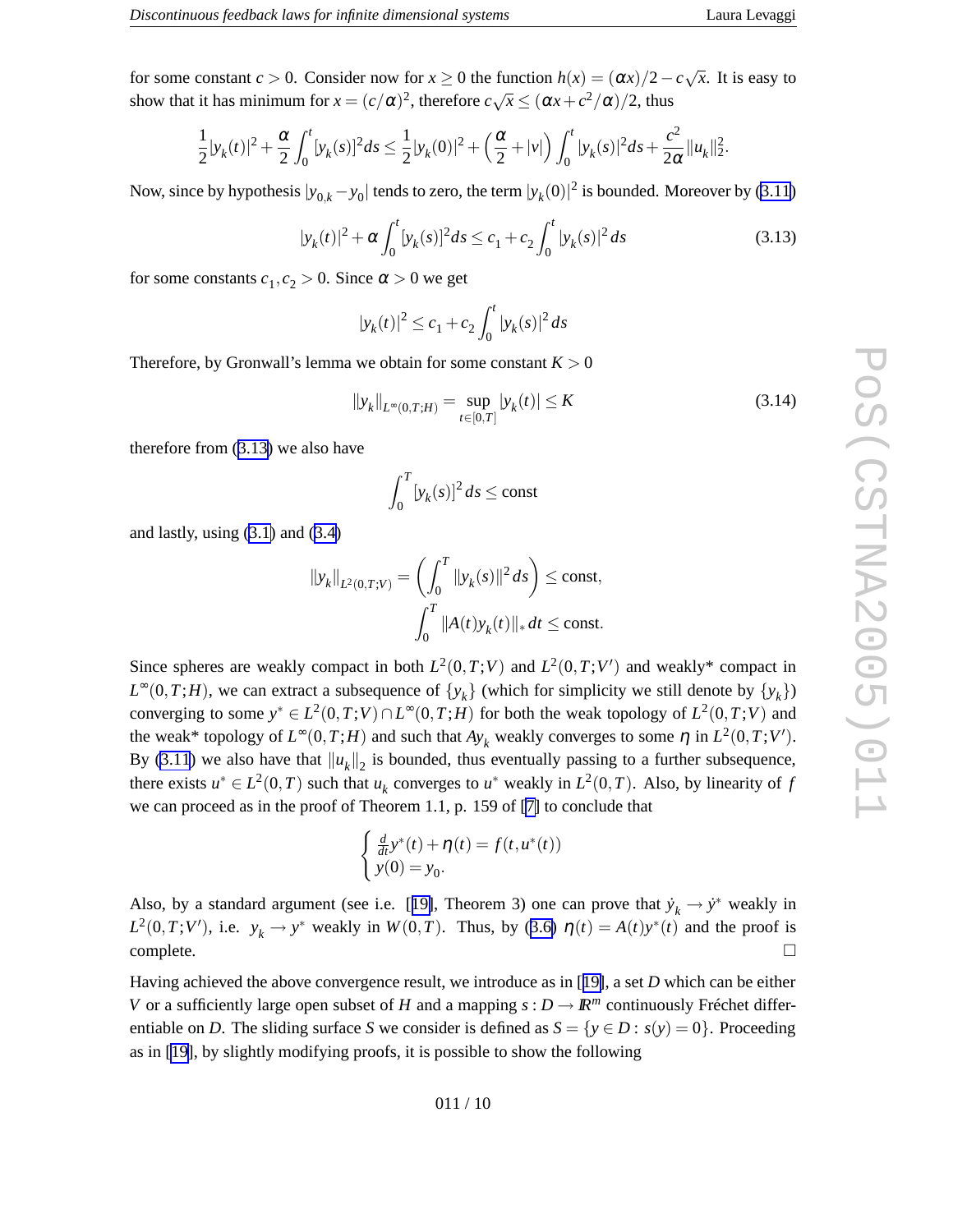<span id="page-10-0"></span>**Corollary 3.1.** Let the assumptions of Theorem [3.2](#page-8-0) hold. Let  $z_k(t) = s(y_k(t))$  and assume that one *of the following is satisfied:*

- *(1)*  $D = V$ , *s is affine and*  $z_k \to 0$  *uniformly in t*;
- (2)  $\mathscr{B}_H(0,K) \subset D$ , V is compactly embedded in H (here  $\mathscr{B}_H$  denotes a ball in H, while K is *defined in* ([3.14](#page-9-0)) *above*) *and*  $z_k(t) \rightarrow 0$  *for almost every*  $t \in [0, T]$ *.*

*Then the limit motion*  $y^*$  *of Theorem [3.2](#page-8-0) belongs to the sliding manifold S.* 

**Remark 3.1.** Note that every  $y_k$  solves a finite-dimensional problem, thus for the approximate solutions all results of the classical theory of variable structure systems and sliding mode control of [[17](#page-11-0) ] are valid. Therefore existence results for system motions satisfying the requirements in Corollary 3.1 and design methods to achieve them are available. See also the discussion of existence under relaxed hypotheses de veloped in [[19\]](#page-11-0).

# **4. Conclusions and futur e work**

In this paper we showed ho w the use of discontinuous controls can be validated in an infinite dimensional setting. For the linear, distributed case a semigroup approach combined with a definition of generalised solution allows the interpretation of sliding modes as viable generalized solutions of discontinuous differential equations.

As for linear boundary controls, we have analysed the convergence behaviour of finite dimensional Faedo-Galerkin approximations for a class of variational problems, when sliding motions are taken into consideration. Under some growth hypothesis on the norms of the controls, a sliding motion exists.

While the notion of equi valent control has been extended quite simply in the first case, it would be interesting to study ho w the results for boundary controls are related to a similar concept and to study approximability of ideal sliding motions by real ones in this context.

# **References**

- [1] A. V. Balakrishnan, *Applied functional analysis* , Springer-Verlag, 1976, Applications of Mathematics, No. 3.
- [2] Ovidiu Cârj a˘ and Ioan I. Vrabie, *Some ne w viability results for semilinear differential inclusions* , NoDEA Nonlinear Differential Equations Appl. **4** (1997), no. 3, 401–424.
- [3] , *Viability for semilinear differential inclusions via the weak sequential tangency condition* , J. Math. Anal. Appl. **262** (2001), no. 1, 24–38.
- [4] Klaus-Jochen Engel and Rainer Nagel, *One-parameter semigroups for linear evolution equations* , Graduate Texts in Mathematics, vol. 194, Springer-Verlag, 2000.
- [5] Laura Le vaggi, *Infinite dimensional systems' sliding motions.* , Eur . J. Control **8** (2002), no. 6, 508–516.
- [6] , *Sliding modes in banac h spaces.* , Differ . Integral Equ. **15** (2002), no. 2, 167–189.
- [7] J.-L. Lions, *Quelques méthodes de résolution des problèmes aux limites non linéaires* , Dunod, Paris, 1969.